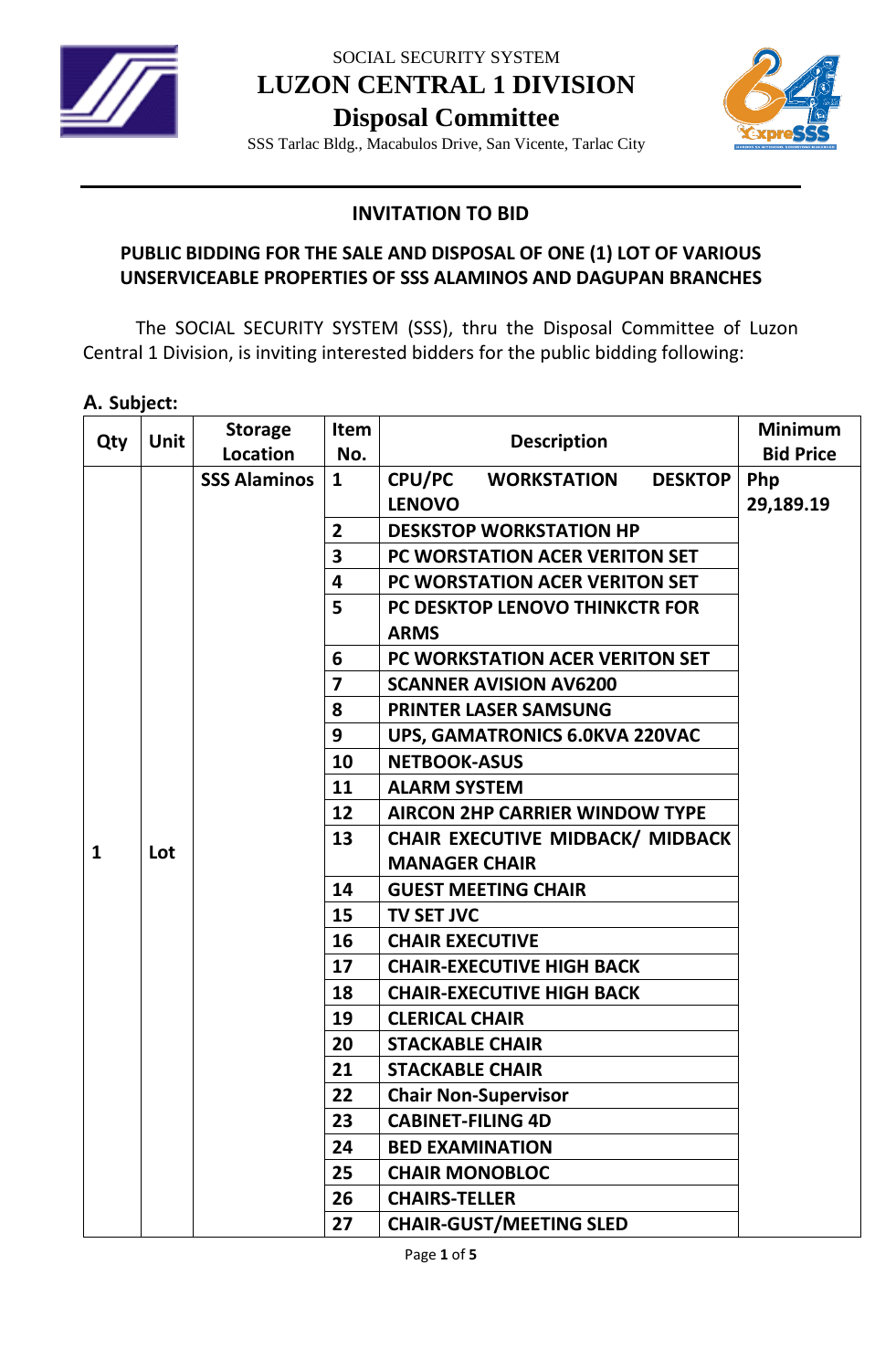|                    | 28 | <b>CHAIR-GANG 4-SEATER</b>                     |  |
|--------------------|----|------------------------------------------------|--|
|                    | 29 | <b>SWIVEL CHAIR</b>                            |  |
|                    | 30 | <b>TELLERS CHAIR</b>                           |  |
|                    | 31 | <b>MIDBACK MANAGER CHAIR</b>                   |  |
|                    | 32 | <b>CLERICAL CHAIR</b>                          |  |
|                    | 33 | <b>CHAIR GANG 4-SEATER</b>                     |  |
| <b>SSS Dagupan</b> | 34 | <b>FLATBED SCANNER CANNON LIDE 25</b>          |  |
|                    | 35 | 3COM OFFICE CONNECT 56K<br>LAN<br><b>MODEM</b> |  |
|                    | 36 | <b>KEYBOARD-HP</b>                             |  |
|                    | 37 | <b>KEYBOARD-USB</b>                            |  |
|                    | 38 | <b>MOUSE-USB</b>                               |  |
|                    | 39 | <b>PRINTER-EPSON LQ300+</b>                    |  |
|                    | 40 | <b>PRINTER LASER EPSON AL M300DN</b>           |  |
|                    | 41 | <b>PRINTER LASER EPSON AL M300DN</b>           |  |
|                    | 42 | <b>MOUSE DELL MS PS/2</b>                      |  |
|                    | 43 | <b>MOUSE DELL MS PS/2</b>                      |  |
|                    | 44 | <b>MOUSE-OPTICAL</b>                           |  |
|                    | 45 | <b>MOUSE HP</b>                                |  |
|                    | 46 | <b>MOUSE HP</b>                                |  |
|                    | 47 | <b>MOUSE HP</b>                                |  |
|                    | 48 | <b>PRINTER LASER BROTHER HL5450</b>            |  |
|                    | 49 | PC WORKSTATION HP COMPAQ D530                  |  |
|                    | 50 | PC WORKSTATION DESKTOP LENOVO                  |  |
|                    | 51 | PC WORKSTATION DESKTOP LENOVO                  |  |
|                    | 52 | PC WORKSTATION DESKTOP LENOVO                  |  |
|                    | 53 | <b>DESKTOP WORKSTATION - HP DX2710</b>         |  |
|                    | 54 | <b>DESKTOP WORKSTATION - HP DX2710</b>         |  |
|                    | 55 | <b>DESKTOP WORKSTATION - HP DX2710</b>         |  |
|                    | 56 | <b>DESKTOP WORKSTATION HP DC7800</b>           |  |
|                    | 57 | <b>DESKTOP WORKSTATION HP DC7800</b>           |  |
|                    | 58 | <b>DESKTOP WORKSTATION - HP DX2710</b>         |  |
|                    | 59 | PC WORKSTATION DESKTOP LENOVO                  |  |
|                    | 60 | <b>DESKTOP WORKSTATION - HP DX2710</b>         |  |
|                    | 61 | <b>DESKTOP WORKSTATION - HP DX2710</b>         |  |
|                    | 62 | <b>DESKTOP WORKSTATION - HP DX2710</b>         |  |
|                    | 63 | <b>DESKTOP WORKSTATION - HP DX2710</b>         |  |
|                    | 64 | <b>DESKTOP WORKSTATION - HP DX2710</b>         |  |
|                    | 65 | <b>DESKTOP WORKSTATION - HP DX2710</b>         |  |
|                    | 66 | PC WORKSTATION ACER VERITON (SET)              |  |
|                    | 67 | PC WORKSTATION ACER VERITON (SET)              |  |
|                    | 68 | PC WORKSTATION ACER VERITON (SET)              |  |
|                    | 69 | PC WORKSTATION ACER VERITON (SET)              |  |
|                    | 70 | PC WORKSTATION ACER VERITON (SET)              |  |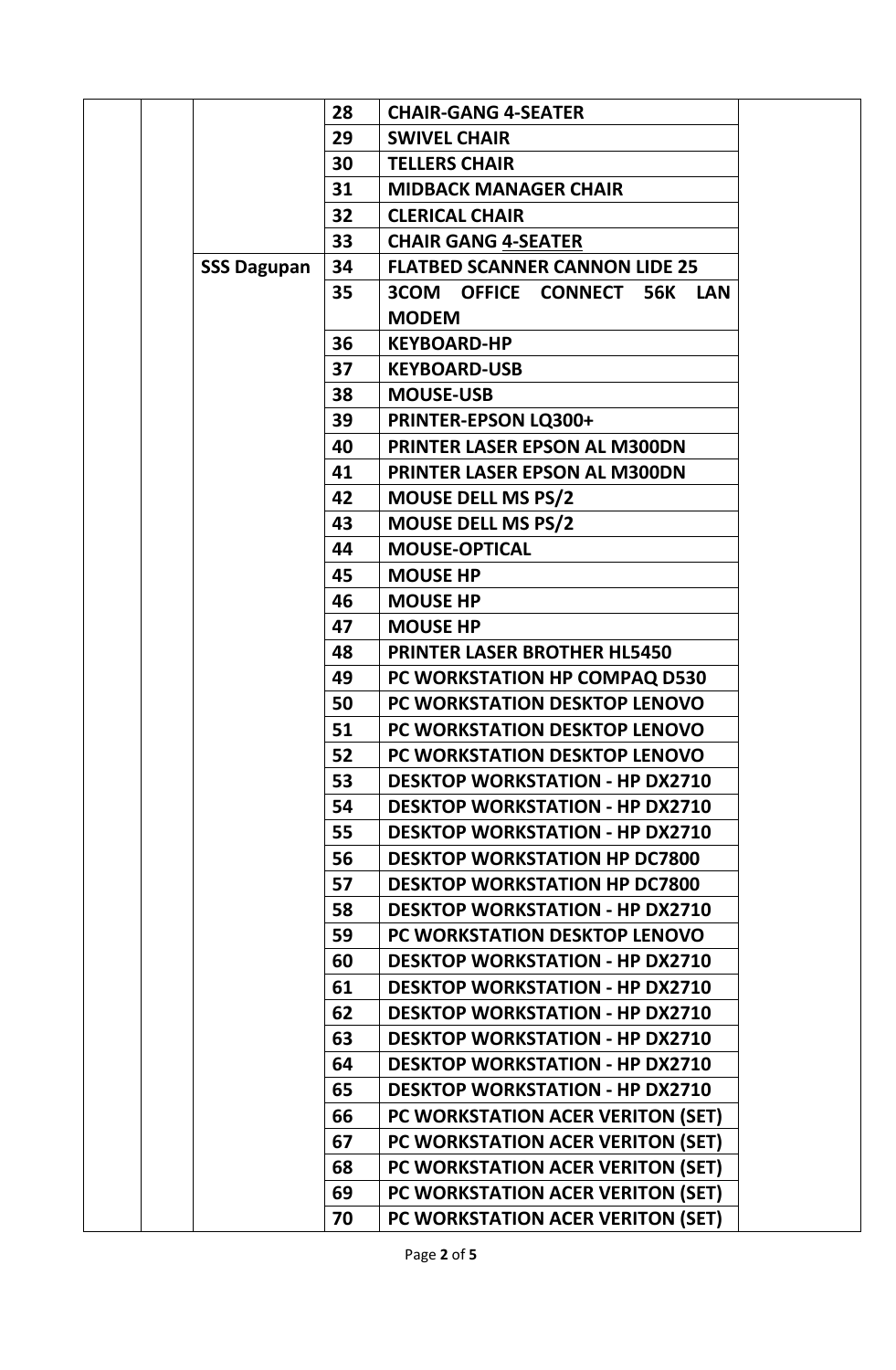| <b>DESKTOP WORKSTATION (OFFICE</b> |                                                                                                                                                                                                                                                         |
|------------------------------------|---------------------------------------------------------------------------------------------------------------------------------------------------------------------------------------------------------------------------------------------------------|
| <b>AUTOMATION)</b>                 |                                                                                                                                                                                                                                                         |
| <b>DESKTOP WORKSTATION (OFFICE</b> |                                                                                                                                                                                                                                                         |
| <b>AUTOMATION)</b>                 |                                                                                                                                                                                                                                                         |
| <b>DESKTOP WORKSTATION HP</b>      |                                                                                                                                                                                                                                                         |
| <b>DESKTOP WORKSTATION HP</b>      |                                                                                                                                                                                                                                                         |
|                                    |                                                                                                                                                                                                                                                         |
| <b>FINGERPRINT LIVE SCANNER</b>    |                                                                                                                                                                                                                                                         |
| <b>FINGERPRINT LIVE SCANNER</b>    |                                                                                                                                                                                                                                                         |
| <b>PRINTER-SLIP EPSON</b>          |                                                                                                                                                                                                                                                         |
| PRINTER-SLIP, EPSON TMU-590        |                                                                                                                                                                                                                                                         |
| PRINTER-SLIP, EPSON TMU-590        |                                                                                                                                                                                                                                                         |
| <b>PRINTER-LASERJET HP P2014</b>   |                                                                                                                                                                                                                                                         |
| <b>PRINTER-LASER SAMSUNG</b>       |                                                                                                                                                                                                                                                         |
| <b>PRINTER-SLIP EPSON</b>          |                                                                                                                                                                                                                                                         |
| <b>PRINTER-SLIP EPSON</b>          |                                                                                                                                                                                                                                                         |
|                                    |                                                                                                                                                                                                                                                         |
|                                    |                                                                                                                                                                                                                                                         |
| <b>AIRCON-5TR KOPPEL</b>           |                                                                                                                                                                                                                                                         |
| <b>AIRCON-2HP KOPPEL</b>           |                                                                                                                                                                                                                                                         |
| AIRCON-3TR                         |                                                                                                                                                                                                                                                         |
| AIRCON-3TR                         |                                                                                                                                                                                                                                                         |
| <b>AIRCON-1HP KOPPEL</b>           |                                                                                                                                                                                                                                                         |
| AIRCON-3TR                         |                                                                                                                                                                                                                                                         |
|                                    | Php                                                                                                                                                                                                                                                     |
|                                    | 29,189.19                                                                                                                                                                                                                                               |
|                                    | 71<br>72<br>73<br>74<br>75<br>PC WORKSTATION ACER VERITON (SET)<br>76<br>77<br>78<br>79<br>80<br>81<br>82<br>83<br>84<br>85<br><b>UPS, GAMATRONICS 8.0KVA 220VAC</b><br>86<br><b>AIRCON-2HP CARRIER WINDOW TYPE</b><br>87<br>88<br>89<br>90<br>91<br>92 |

- **B. Condition***: "As is, Where is"* Basis.
- **C. Location and Site of Inspection:** Unserviceable properties can be inspected at SSS Alaminos and Dagupan Branches from October 6 and 7, 2021 from 9:00AM to 5:00PM. Below are the addresses and contact persons of Alaminos and Dagupan Branches;
	- **1. SSS Alaminos Branch, AMA Bldg., Marcos Ave., Brgy. Palamis, Alaminos, Pangasinan**

**Contact Person: ROWENA G. MANUEL**

Tel No. (075) 568-5908, (075) 696-0752,

CP No. 0925-766-1321, Email address: manuelrg@sss.gov.ph

**2. SSS Dagupan Branch, East Gate Plaza, AB Fernandez Ave., Brgy. Mayombo, Dagupan City, Pangasinan Contact Person: MARCO A. YANGAT** Tel No. (075) 522-8908, (075) 523-4094

Email address: yangatma@sss.gov.ph

**D. Schedule of Activities:**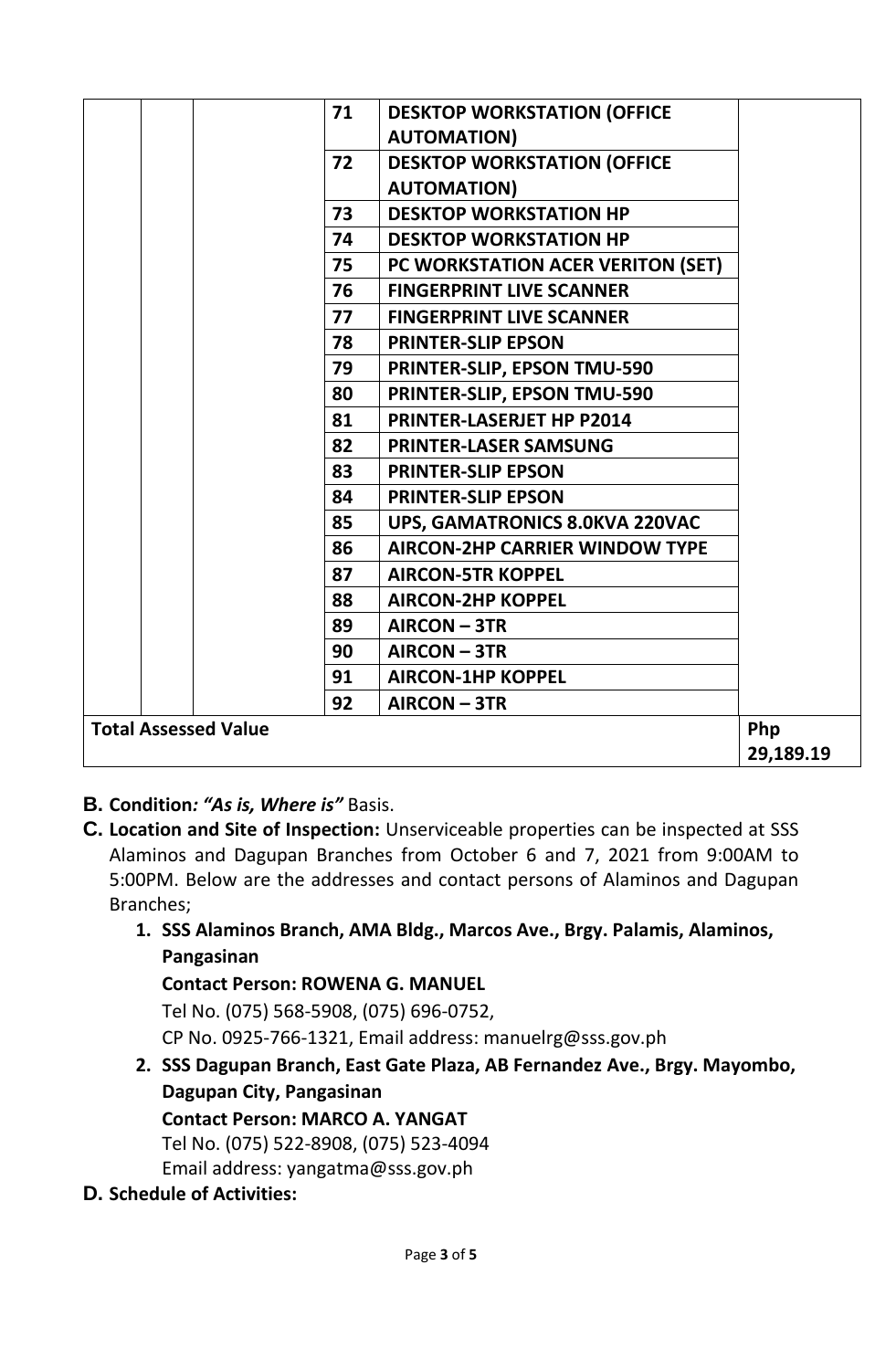| <b>Activities</b>                                                                                                          | <b>Date</b>             | <b>Venue</b>                                      | <b>Time</b>                           |
|----------------------------------------------------------------------------------------------------------------------------|-------------------------|---------------------------------------------------|---------------------------------------|
| Posting of the<br>Invitation to Bid to<br>the official SSS<br>Website, all LC1<br>Branches and other<br>conspicuous places | October 1 to 14, 2021   | N/A                                               | N/A                                   |
| <b>Pre-Bid Conference</b>                                                                                                  | <b>October 13, 2021</b> | To be conducted<br>online thru MS<br><b>Teams</b> | 10:00 AM to 11:00<br>AM thru MS Teams |
| <b>Submission of Bids</b>                                                                                                  | <b>October 15, 2021</b> | Dagupan Branch                                    | 8:00 AM to 12:00<br>Noon              |
| Opening of Bids                                                                                                            | <b>October 15, 2021</b> | Dagupan Branch                                    | 1:30 PM to 5:00PM                     |

# **E. Eligibility of Bidders:** The public bidding is open to everyone except SSS employees.

| <b>BIDDERS</b>      | <b>INDIVIDUAL</b>                                                                                                                                                                                                                               | <b>SOLE</b><br><b>PROPRIETORS</b><br><b>HIP</b> | <b>PARTNERS</b><br><b>HIP</b> | <b>CORPORATION</b> |
|---------------------|-------------------------------------------------------------------------------------------------------------------------------------------------------------------------------------------------------------------------------------------------|-------------------------------------------------|-------------------------------|--------------------|
|                     | 1<br>Latest Income                                                                                                                                                                                                                              | <b>DTI</b>                                      | Articles of                   | Articles of        |
|                     | Tax Return*                                                                                                                                                                                                                                     | Certification                                   | Partnership                   | Incorporation      |
| <b>REQUIREMENTS</b> | 2. Certificate<br>of<br>Employment with<br>2021 Business Permit Licensing Office<br><b>Certification/ Mayor's Permit</b><br>Compensation<br>or<br>Bank Certificate*                                                                             |                                                 |                               |                    |
|                     | Two (2) valid government-issued identification cards with photo and<br>signature (SSS/GSIS UMID Card, Postal ID, Driver's License, Philhealth<br>ID, Pag-Ibig ID, Voter's ID, Passport, PRC ID, Firearm Registration<br>Card, Senior Citizen ID |                                                 |                               |                    |

### *\*Any of the two*

*Notes: If submitting photocopy of documents, bring original copies during Opening of Bids for authentication purposes. The bidder shall affix their signature to all documents submitted.*

- **F. Bid Documents:** Bid Tender Forms shall be given to all interested parties from October 1 to 14, 2021.
- **G. Submission of Bids:** Bidders shall submit in two (2) separate sealed documentary envelopes **the Bidder's Eligibility Requirements (Envelope A) and the properly**